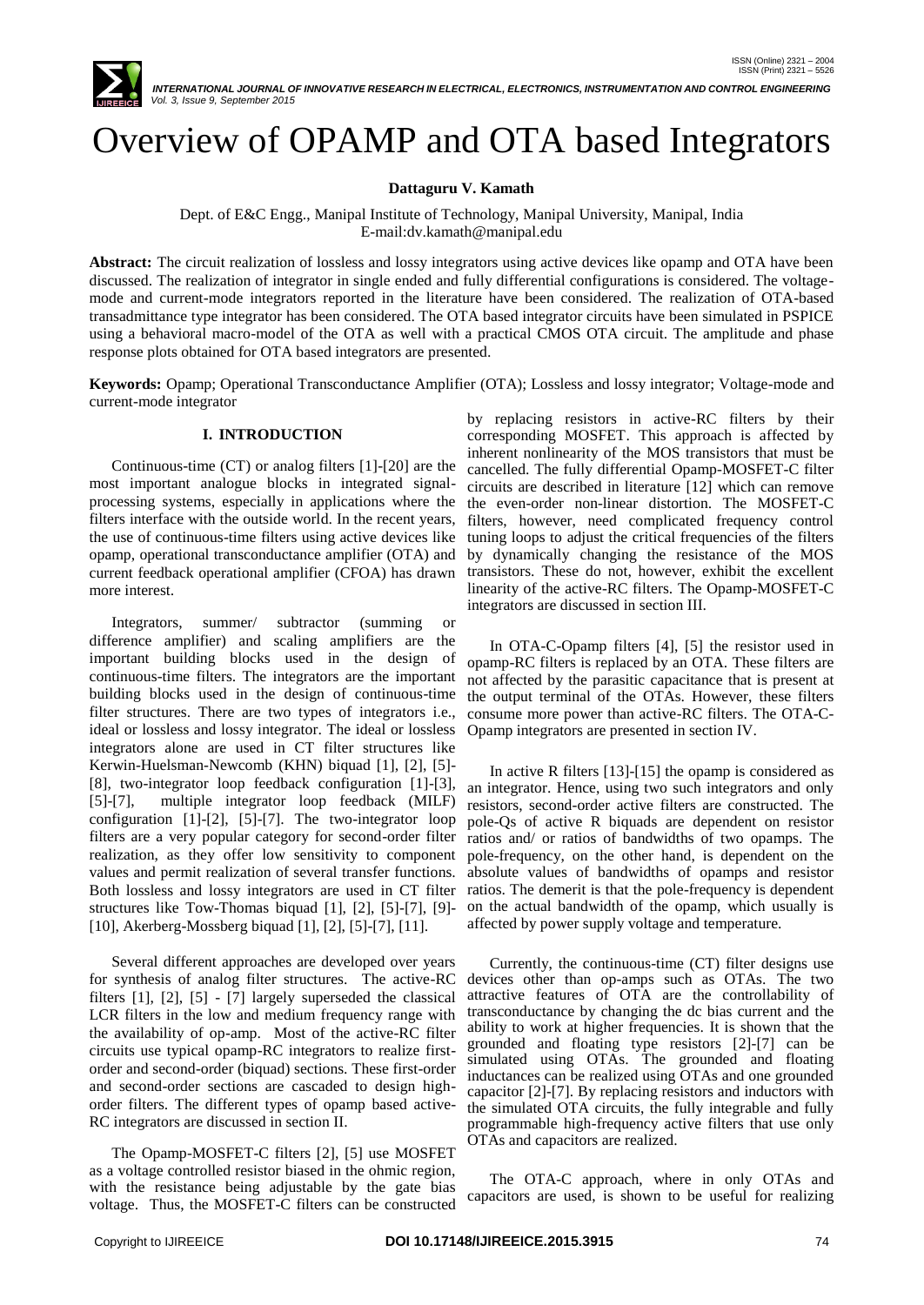

voltage-mode [3]-[7] and current-mode [4]-[7], [16]-[27] path. The pole-frequency or unity-gain frequency of the filters. From last two decades, there is growing interest in Current-Mode Signal Processing (CMSP) because of its advantages like increased band-width and reduced power supply requirements. The single output OTAs (SO-OTA) are popularly used for realizing voltage-mode filters. The dual output OTAs (DO-OTA) are employed to realize the current-mode active filters having current-input currentoutput (CICO) transfer functions. Both transimpedance/ transadmittance OTA-C filters [29], [30] are considered in literature. The voltage-mode, current-mode and transadmittance type OTA-based integrators are discussed in section V.

The transconductor and transresistor circuits are used during voltage-to-current or current-to-voltage interfacing, during which it is also possible to perform signal processing (like integrator) at the same time, so that the circuit performance is enhanced. The OTA based transadmittance type filters are reported, which act as interface filter circuits connecting voltage-mode circuits and current-mode circuits. One of the most important application areas of the transadmittance filters are in the receiver baseband (BB) blocks of modern radio systems.

The active-RC integrator using feed forward compensated op-amp is discussed in section VI.

The PSPICE simulation results of OTA based integrators (a) lossless (b) lossy integrator circuits obtained using a behavioral macromodel of the OTA as well with a practical CMOS OTA circuit are presented in section VII. The concluding remarks are given in section VIII.

### **II. ACTIVE-RC INTEGRATORS**

#### *A. Inverting type integrator*



Fig. 1 Single ended inverting type op-amp based voltage-mode integrators (a) lossless (b) lossy

The single ended inverting type opamp based voltagemode lossless and lossy integrators are shown in Fig. 1 (a)-(b), the transfer function of which are shown to be

$$
\frac{V_o}{V_i} = -\frac{1}{sR_1C_1}
$$
 (1.1a)

$$
\frac{V_o}{V_i} = -\frac{R_2}{R_1} \frac{1}{(1 + sR_2C_1)}
$$
(1.1b)

The circuit in Fig. 1(a) is also called as *Miller integrator* because the capacitor is used in the feedback

op-amp based Miller integrator in Fig. 1(a) is given by

$$
\omega_0 = \frac{1}{R_1 C_1} \tag{1.1c}
$$

The dc gain and pole-frequency of the opamp based lossy integrator in Fig. 1(b) are shown to be

$$
\frac{V_o}{V_i}(j0) = -\frac{R_2}{R_1}
$$
  
\n
$$
\omega_0 = \frac{1}{R_2 C_1}
$$
 (1.1d)



Fig. 2 Fully differential inverting type op-amp based voltage-mode

The transfer function of fully differential opamp based voltage-mode lossless and lossy integrators in Fig. 2(a)-(b) are shown to be

$$
\frac{V_0^+ - V_0^-}{V_i^+ - V_i^-} = -\frac{1}{sR_1C_1}
$$
 (1.1e)

$$
\frac{V_0^+ - V_0^-}{V_1^+ - V_1^-} = -\frac{R_2}{R_1} \frac{1}{(1 + sR_2C_1)}
$$
(1.1f)

#### *B. Non-inverting type integrator*

Due to negative sign in (1.1a), the opamp based Miller integrator is also said to be an *inverting integrator*. The non-inverting integrator can be obtained by connecting the output of Miller integrator to unity gain inverting amplifier as shown in Fig. 3.



Fig. 3 Opamp based non-inverting integrator realized by cascading Miller integrator and unity gain inverting amplifier.

The *Deboo integrator* is one of the popularly used noninverting type integrators. The conceptual implementation of non-inverting type Deboo integrator using passive components is shown in Fig. 4 (a). The opamp based negative impedance circuit is shown in Fig. 4 (b).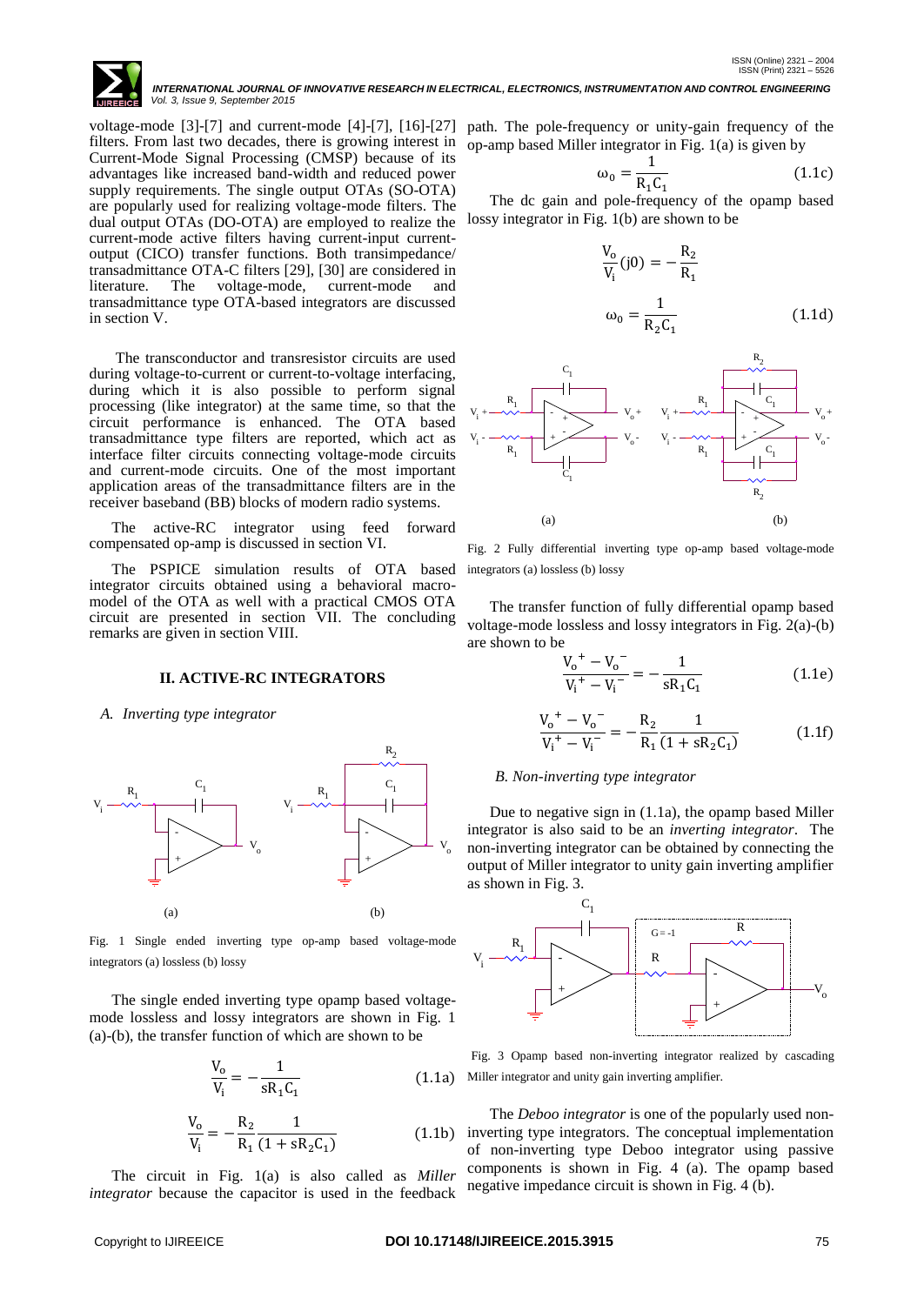

 *Vol. 3, Issue 9, September 2015*

Fig. 4 (a) Conceptual implementation of non-inverting type integrator (b) Opamp based negative impedance circuit (c) Opamp based Deboo integrator

The opamp based Deboo integrator is shown in Fig. 4 (c). The Deboo circuit consists of three parts: the input resistor, the integrating capacitor, and the rest of the circuit - which is equivalent to a negative resistor connected to ground. By routine analysis, the transfer function of Deboo integrator is shown to be



Fig. 5 An alternate type of opamp based non-inverting integrator

An alternate type of opamp based non-inverting integrator is shown in Fig. 5, the transfer function of which is shown to be

 *INTERNATIONAL JOURNAL OF INNOVATIVE RESEARCH IN ELECTRICAL, ELECTRONICS, INSTRUMENTATION AND CONTROL ENGINEERING*

$$
\frac{V_0}{V_i} = \frac{1}{sR_2C_2} \frac{(1+sR_2C_2)}{(1+sR_1C_1)}\tag{2.1b}
$$

From (2.1b), it follows that under the condition  $R_1C_1 = R_2C_2$  the circuit acts as a non-inverting integrator.

## **III. OPAMP-MOSFET-C INTEGRATORS**

The Opamp-MOSFET-C ideal integrator in a single ended configuration is shown in Fig. 6, the transfer function of which is shown to be

$$
\frac{V_o}{V_{in}} = -\frac{1}{sr_{ds}C}
$$
 (2.2a)

Here MOSFET is biased in ohmic region and is used as a voltage controlled resistor, the resistance of which is shown to be

$$
r_{ds} = 1/\{\beta_n (V_c - V_{th} - V_i)\}\tag{2.2b}
$$



Fig. 6 Opamp-MOSFET-C ideal single ended integrator

# **IV. OTA-C-OPAMP INTEGRATORS**

The single ended OTA-C-Opamp ideal integrator circuit is shown in Fig. 7, the transfer function of which is shown to be

$$
\frac{V_o}{V_{in}} = -\frac{g_m}{sC}
$$
 (2.3)



Fig. 7 OTA-C-Opamp single ended integrator

The OTA-C-Opamp integrator consists of an OTA and an opamp with a feedback capacitor. Here the OTA is used as a voltage-to- current converter.

# **V. OTA BASED INTEGRATORS**

An ideal OTA is a differential-input voltage-controlled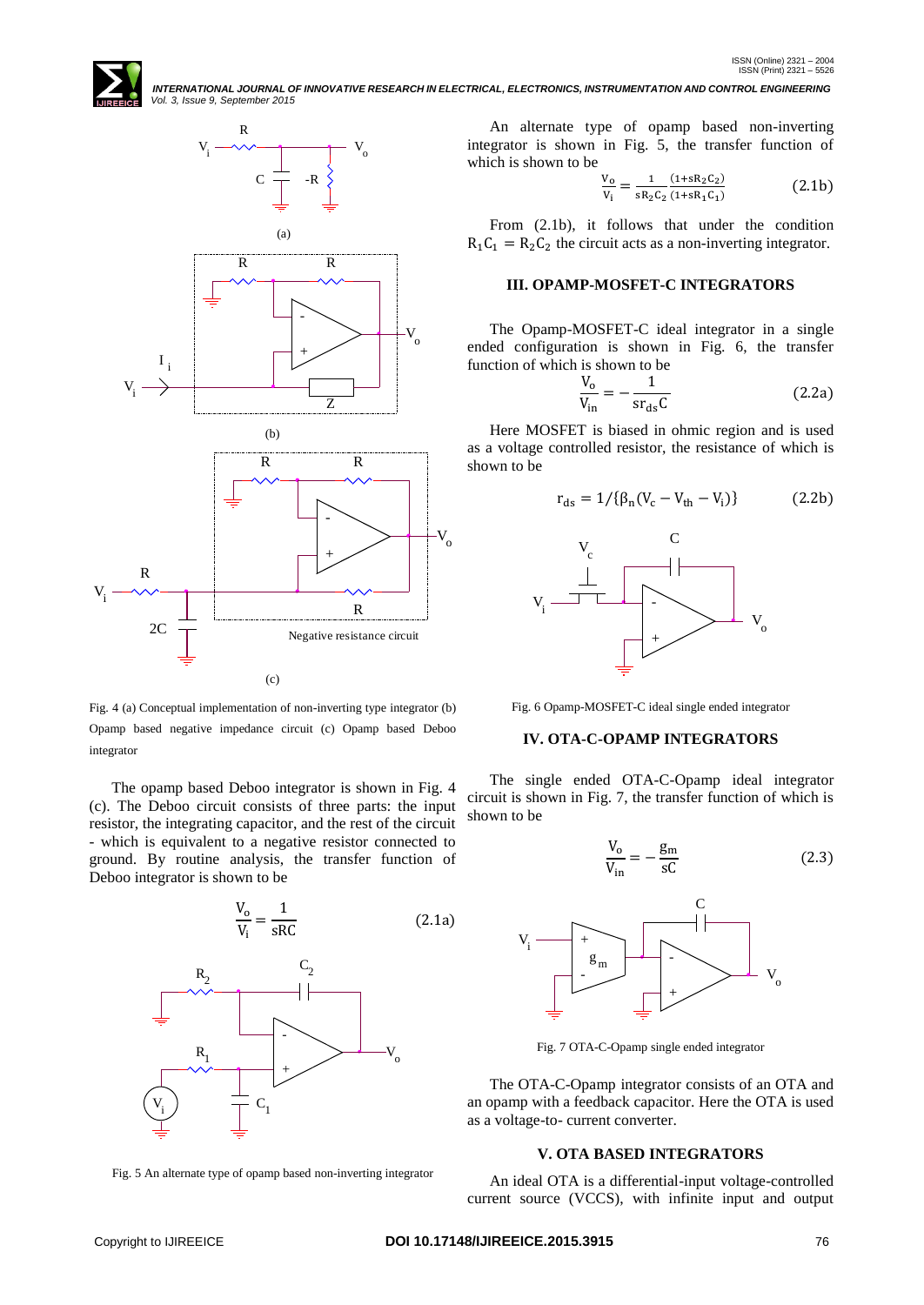

impedances and a tunable transconductance. The symbols of SO-OTA (single-output OTA), DO-OTA (dual-output realized by applying input to non-inverting input terminal OTA) and MO-OTA (multiple-output OTA) are presented in Fig. 8. The output current of DO-OTA is given by

$$
I_o^+ = I_o^- = g_m (V_i^+ - V_i^-) \tag{2.4a}
$$

where  $I_0^+$ ,  $I_0^-$  are dual output currents,  $g_m$  is the transconductance of the OTA,  $V_i^+$  and  $V_i^-$  denote noninverting and inverting input voltages of the DO-OTA respectively.

The two attractive features of OTA are (a) controllability of transconductance by changing the dc bias current and (b) ability to work at higher frequencies.



Fig. 8 Circuit symbol of SO-OTA, DO-OTA and MO-OTA

#### *A. OTA-C voltage-mode integrators*

The single ended inverting type OTA-C voltage-mode lossless integrator is shown in Fig. 9 (a), the transfer function of which is shown to be

$$
\frac{V_o}{V_i} = -\frac{g_{m1}}{sC}
$$
 (2.4b)

The pole-frequency or unity-gain frequency of the ideal integrator in Fig. 9 (a) is

$$
\omega_0 = \frac{\mathbf{g}_{\mathrm{m1}}}{\mathbf{C}} \tag{2.4c}
$$

Connecting OTA simulated resistor of value  $1/g_{\text{m2}}$ across capacitor C, we get an OTA-C voltage-mode lossy integrator in Fig. 9 (b), the transfer function of which is shown to be

$$
\frac{V_o}{V_i} = -\frac{g_{m1}}{(g_{m2} + sC)}
$$
 (2.4d)

The dc gain and pole-frequency of the lossy integrator in Fig. 9 (b) are shown to be





Fig. 9 Single ended inverting type OTA-C voltage-mode integrators (a) Fig. 12 Single ended inverting type OTA-C current-mode integrators (a) lossless (b) lossy

The non-inverting type OTA-C integrator can be of OTA  $g_{m1}$  and grounding inverting input terminal in Fig. 9 (a)-(b).



Fig. 10 Fully differential inverting type OTA-C voltage-mode integrators using floating capacitors (a) lossless (b) lossy



Fig. 11 Fully differential inverting type OTA-C voltage-mode integrators using grounded capacitors (a) lossless (b) lossy

The transfer function of fully differential OTA-C voltage-mode lossless and lossy integrators in Fig. 10 (a)- (b) and Fig. 11 (a)-(b) are shown to be

$$
\frac{V_0^+ - V_0^-}{V_i^+ - V_i^-} = -\frac{g_{m1}}{sC}
$$
 (2.4f)

$$
\frac{V_0^{\ +} - V_0^{\ -}}{V_1^{\ +} - V_1^{\ -}} = -\frac{g_{m1}}{(g_{m2} + sC)}
$$
(2.4g)

### *B. OTA-C current-mode integrators*

The single ended inverting type OTA-C current-mode lossless and lossy integrators are shown in Fig. 12 (a)-(b), the transfer function of which are respectively shown to be

$$
\frac{I_o}{I_i} = -\frac{g_{m1}}{sC}
$$
 (2.5a)

$$
\frac{I_o}{I_i} = -\frac{g_{m1}}{(g_{m2} + sC)}
$$
 (2.5b)



lossless (b) lossy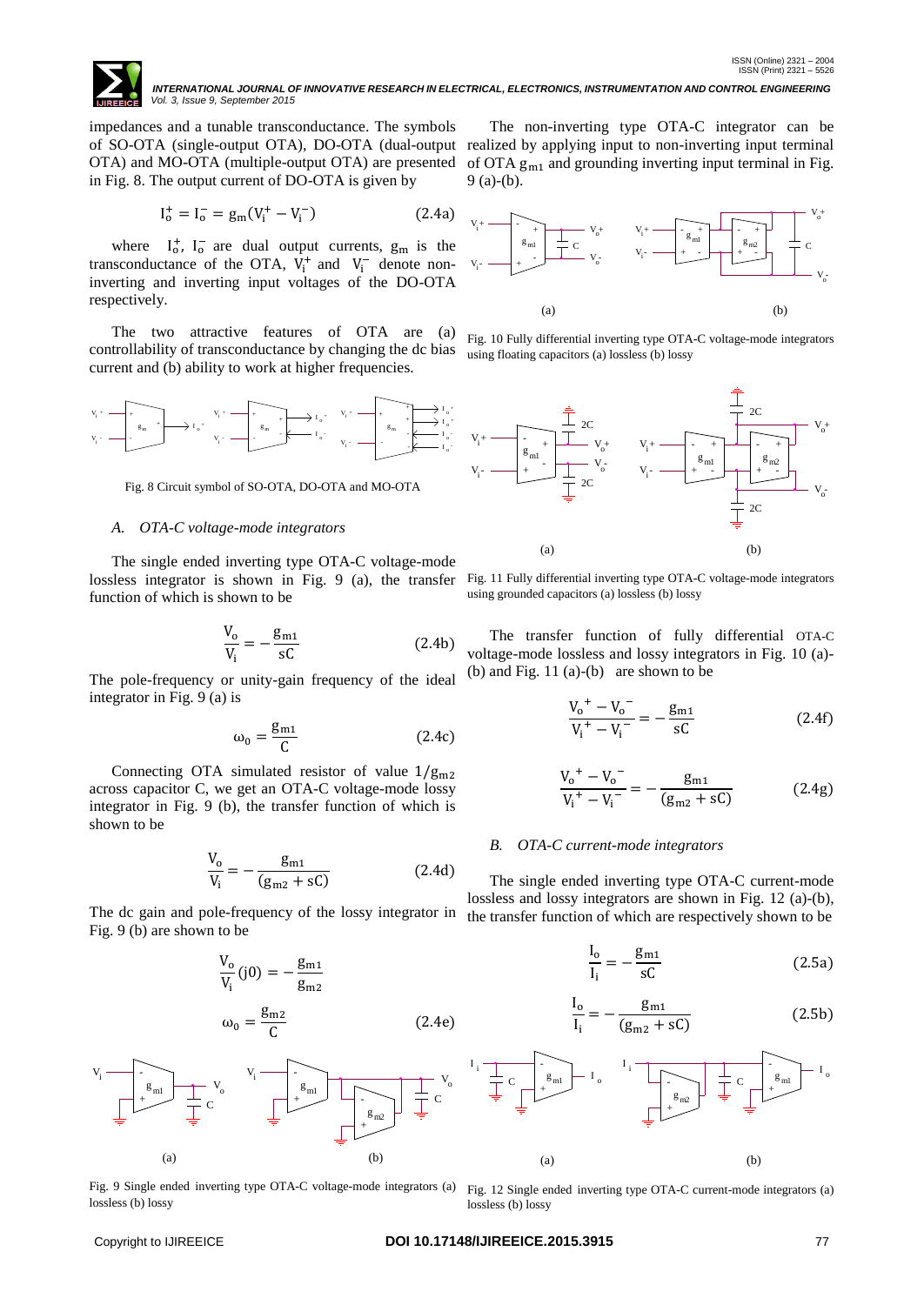



Fig. 13 Fully differential inverting type OTA-C current-mode integrators using floating capacitors (a) lossless (b) lossy



Fig. 14 Fully differential inverting type OTA-C current-mode integrators using grounded capacitors (a) lossless (b) lossy

The fully differential inverting type OTA-C currentmode lossless and lossy integrators using floating/ grounded capacitors are shown in Fig. 13 (a)-(b) and Fig. 14 (a)-(b) respectively.

# *C. OTA-C transadmittance type integrators*

The lossless and lossy OTA-C transadmittance-mode integrators shown in Fig. 15 (a)-(b) are obtained from voltage-mode integrator circuits using an additional OTA to convert output voltage to current. The single ended lossy OTA-C transadmittance type integrator needs three SO-OTAs and one grounded capacitor. The proposed lossy OTA-C transadmittance type integrator shown in Fig. 15 (c) [derived from Fig. 15 (b)] requires one DO-OTA, one SO-OTA and one grounded capacitor.



Fig. 15 Single ended inverting type OTA-C transadmittance-mode (a) lossless integrator, (b) lossy integrator using 3 OTAs, and (c) simplified lossy integrator derived from (b)

The transfer function of single ended OTA-C transadmittance type integrators in Fig. 15 (a)-(c) are respectively shown to be

$$
\frac{I_o}{V_i} = -\frac{g_{m1} \cdot g_{m2}}{sC}
$$
 (2.5c)

$$
\frac{I_o}{V_i} = -\frac{g_{m1} \cdot g_{m3}}{(g_{m2} + sC)}
$$
 (2.5d)

$$
\frac{I_o}{V_i} = \frac{g_{m1} \cdot g_{m2}}{(g_{m2} + sC)}
$$
 (2.5e)

# **VI. ACTIVE-RC INTEGRATOR USING FEED FORWARD COMPENSATED OP-AMP**



Fig. 16 (a) Feed-forward compensated opamp schematic and (b) simplified small-signal equivalent circuit of the op-amp

For high-frequency applications, active-RC filters can be derived from opamp-RC filters, by replacing the opamp with a three-OTA-based cell based on feed-forward compensation scheme. These cells use one feed-forward parallel path [31]-[33] and do not need a compensation capacitor. The compensation technique employed in these is known in literature as NCFF (no capacitor feed-forward) technique.

Fig. 16 (a) shows the circuit schematic of the opamp using feed-forward compensation technique, in which  $M_{1a,b}$ and  $M<sub>2ab</sub>$  are the transconductors of the first and second stages, while the feed-forward path is composed of  $M_{f1,2}$ . The  $R_{f1,2}$  are local common-mode feedback (CMFB) resistors. The simplified small-signal equivalent circuit of this op-amp is shown in Fig. 16 (b). The two-stage opamp topology is selected so as to drive resistive loads. The opamp transfer function contains two poles and a LHP zero created by the feed-forward path. The compensation method involves aligning the pole of the second stage and LHP zero as close as possible. This topology ensures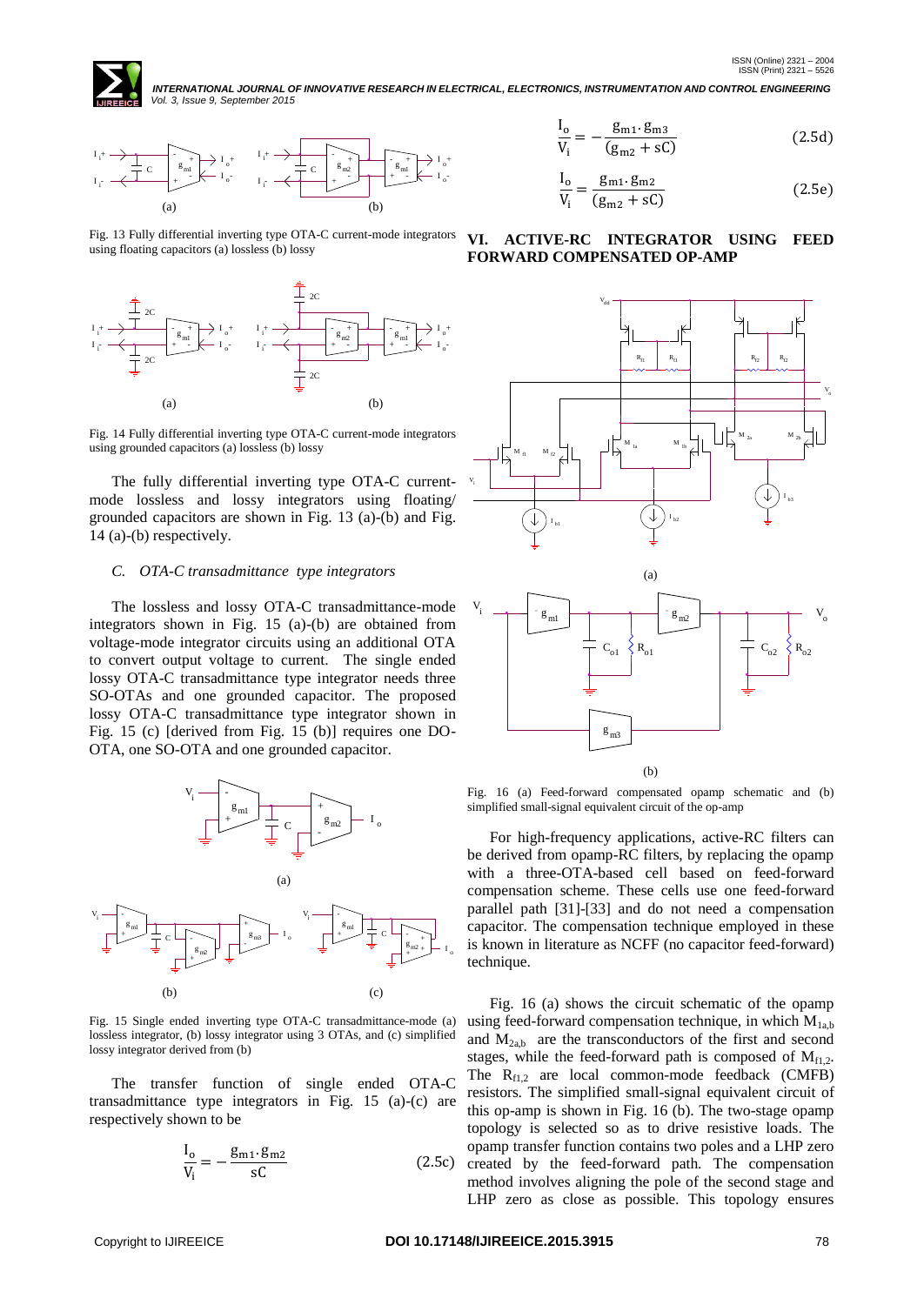

reduced chip area since the technique does not require large compensation capacitance, when compared to its Miller compensated counterparts.



Fig. 17 Active-RC integrator using feed forward compensated opamp

Fig. 17 shows active-RC integrator using feed-forward compensated op-amp [21], [31]-[33], the ideal transfer function of which is shown to be

$$
\frac{V_o}{V_i} = -\frac{1}{sRC}
$$
 (2.6)

### **VII. SIMULATION RESULTS**

The single ended OTA-C voltage-mode lossless and lossy integrator circuits in Fig. 9 (a)-(b) have been simulated using PSPICE simulator using the design details given in Table I [17]-[27]. The voltage-mode lossless and lossy OTA-C integrator circuits were also simulated using behavioral voltage controlled current source (VCCS) model of OTA (i.e., ideal transconductor with infinite  $R_0$ and zero  $C_0$  ) to obtain the ideal characteristics. The schematic circuit of SO-OTA analog block used in the simulation of above mentioned voltage-mode integrator circuits is presented in Fig. 18.



Fig. 18 CMOS schematic circuit of SO-OTA

TABLE I SIMULATION DETAILS

| Model parameters used                 | Level $30.5 \mu m$ MOSIS         |
|---------------------------------------|----------------------------------|
| Device dimensions for NMOS transistor | $L = 2 \mu m$<br>$W = 4 \mu m$ , |
| Device dimensions for PMOS transistor |                                  |
| Supply voltages                       | $V_{dd} = +2V$ , $V_{ss} = -2V$  |



Fig. 19 (a) Non-ideal and (b) Ideal VCCS model of SO-OTA

 The SO-OTA based voltage-mode lossless integrator circuit in Fig. 9 (a) has been simulated using  $g_{m1} =$ 53.9  $\mu$ S ( $I_{bias1} = 10 \mu$ A), C = 8.578 pF designed for unity-gain or pole frequency of 1 MHz and the resulting amplitude and phase responses are shown in Fig. 20 (a)- (b).



Fig. 20 Amplitude and phase response of single ended OTA-C voltagemode lossless integrator circuit in Fig. 9 (a)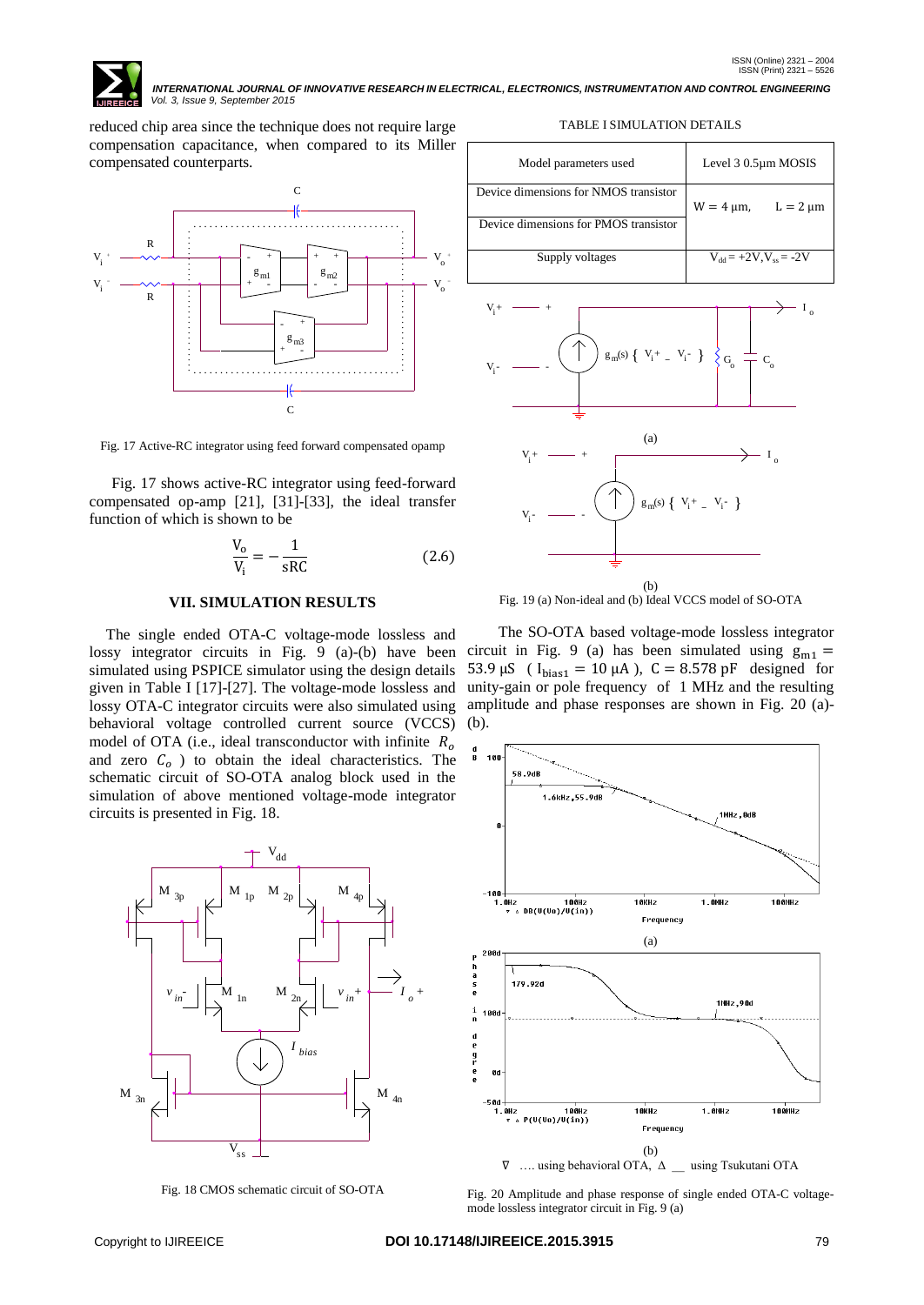Fig. 9 (b) has been simulated using  $g_{m12} =$ 53.9  $\mu$ S ( $I_{bias1,2} = 10 \mu$ A), C = 8.578 pF designed for resulting amplitude response is shown in Fig. 21.



∇ …. using behavioral OTA, Δ \_\_ using Tsukutani OTA

Fig. 21 Amplitude response of single ended OTA-C voltage-mode lossy integrator circuit in Fig. 9 (b)

From the plots presented in Fig. 20 and Fig. 21 it is evident that the simulation results are in good agreement with theory.

# **VIII. CONCLUSION**

In this paper, the circuit realization of inverting and non-inverting types of lossless and lossy integrators using active devices like opamp and OTA has been extensively covered. The voltage-mode, current-mode and transadmittance type integrators using OTA have been discussed. The single ended and fully differential integrator circuits have been discussed thoroughly. The summary of integrators used in various filter structures like Opamp active-RC, active R, Opamp-MOSFET-C, OTA-C-Opamp, OTA-C, active-RC integrator using feed forward compensated op-amp etc. have been discussed**.** The OTA based integrator circuits have been simulated in PSPICE using a behavioral macro-model of the OTA as well with a practical CMOS OTA circuit. The amplitude and phase response plots obtained for OTA based integrators are in good agreement with theory.

#### **REFERENCES**

- [1] S. Sedra and P. O. Brackett, Filter Theory and Design: Active and Passive, Matrix Series in Circuits and Systems, Matrix Publishers*,*  1978.
- [2] R. Schaumann, M. S. Ghausi, K. R. Laker, Design of analog filters: passive, active RC and switched capacitor, *Prentice-Hall*, Englewood cliffs, New Jersey, 1981.
- [3] R. L. Geiger and E. Sanchez-Sinencio, "Active filter design using operational transconductance amplifiers: a tutorial," IEEE Circuit and Devices Magazine, vol. 1, pp. 20-32, 1985.
- [4] Toumazou, F. D. Lidgey, and D. G. Haigh, Analog IC Design: The Current Mode Approach. London, U.K.: Peregrinus, 1990.
- [5] T. Deliyannis, Y. Sun, and J. K. Fidler, Continuous-Time Active Filter Design, CRC Press, Florida, U.S.A, 1999.
- [6] P. V. Ananda Mohan, Current-Mode VLSI Analog Filters: Design and Applications, Birkhäuser Boston, 2003.
- [7] P. V. Ananda Mohan, VLSI Analog Filters: Active RC, OTA-C, and SC, Birkhäuser Boston, 2013.
- The voltage-mode lossy OTA-C integrator circuit in [8] Kerwin, William J. ; Huelsman, L.P. ; Newcomb, R.W., "State-Variable Synthesis for Insensitive Integrated Circuit Transfer Functions," IEEE Journal of Solid-State Circuits, vol. 2, no. 3, pp. 87 – 92, Sep 1967.
- unity dc gain and pole frequency of 1 MHz, and the [9] Thomas, Lee C., "The biquad: Part I-Some practical design considerations," IEEE Transactions on Circuit Theory*,* vol. 18, no. 3, pp. 350-357, 1971.
	- [10]Thomas, Lee C., "The biquad: part II--a multipurpose active filtering system," IEEE Transactions on Circuit Theory, vol. 18, no. 3, pp. 358-361, 1971.
	- [11]Åkerberg, Dag, and Kare Mossberg, "A versatile active RC building block with inherent compensation for the finite bandwidth of the amplifier," IEEE Transactions on Circuits and Systems, vol. 21, no. 1 pp. 75-78, 1974.
	- [12]M. Banu and Y. Tsividis, "Fully integrated Active RC filters in MOS technology," IEEE Journal of Solid-State Circuits, vol. 18, no. 6, pp. 644-651, 1983.
	- [13] A. M. Soliman, M. Fawzy, "A universal active R biquad," International Journal of Circuit Theory and Applications, vol. 6, no. 2, pp. 153-157, 1978.
	- [14]P. V. Ananda Mohan, "Novel active filters using amplifier pole," Electronics Letters*,* vol. 16, no. 10, pp. 378-380, 1980.
	- [15] J. R. Brand, R. Schaumann, "Active R filters: review of theory and practice," IEE Journal on Electronic Circuits and Systems, vol. 2, no. 4 , pp. 89-101, 1978.
	- [16]M. Al-Hashimi, "Current mode filter structure based on dual output transconductance amplifiers," Electronics Letters, vol. 32, pp. 25-26, 1996.
	- [17]T. Tsukutani, Y. Sumi, and Y. Fukui, "Electronically tunable current-mode OTA-C biquad using two-integrator loop structure, Frequenz, vol. 60, pp. 53-56, 2006.
	- [18]Dattaguru V. Kamat, P.V. Ananda Mohan and K. Gopalakrishna Prabhu, "Novel First-order and Second-Order Current-mode filters using dual-output OTAs and Grounded Capacitors," IEEE Asia Pacific Region 10 (TENCON) Conference held at Hyderabad, India, IEEExplorer, pp. 1-6, 19-21Nov. 2008.
	- [19]Dattaguru V. Kamath, P. V. Anandamohan and K. Gopalkrishna Prabhu, "Novel first order and second order current-mode filters using multiple output operational transconsuctance amplifiers,' Circuits, Systems, and Signal Processing, Birkhäuser Boston Publishers, vol. 29, no. 3, pp. 553-576, June 2010.
	- [20]Dattaguru V. Kamat, P. V. Ananda Mohan and K. Gopalakrishna Prabhu, "Current-mode operational transconductance amplifiercapacitor biquad filter structures based on Tarmy–Ghausi Active-RC filter and second-order digital all-pass filters," IET Circuits, Devices and Systems, vol. 4, no. 4, pp. 346-364, July 2010.
	- [21]Dattaguru V. Kamat, P. V. Ananda Mohan and K. Gopalakrishna Prabhu, "Active-RC filters using two-stage OTAs with and without feed-forward compensation," IET Circuits, Devices and Systems, vol. 5, no. 6, pp. 527-535, Nov 2011.
	- [22]Dattaguru. V. Kamath, P. V. Ananda Mohan, Gopalakrishna Prabhu K, "OTA-based current-mode filter and oscillator," US Patent, No. US 8,659,363 B2, Feb 2014.
	- [23]Dattaguru V. Kamath, "New OTA-C Current-Mode Second-Order Filters," IIE International Conference on Innovative Engineering Technologies (ICIET 2014) held at Bangkok, Thailand, pp. 137-143, 28-29 Dec. 2014.
	- [24]Dattaguru V. Kamath, "TO-OTA based current-mode biquad filters," Transactions on Engineering and Sciences, vol. 2, no. 8, pp. 15-26, August 2014.
	- [25]Dattaguru V. Kamath, "Novel OTA-C Current-Mode Third-Order Band-Pass Filters," International Journal of Innovative Research in Electrical, Electronics, Instrumentation and Control Engineering (IJIREEICE), vol. 2, no. 8, pp. 1861 - 1865, August 2014.
	- [26]Dattaguru. V. Kamath, "New OTA-C Current-Mode Second-order and Fourth-Order Band-Pass Filters," International Journal of Innovative Research in Electrical, Electronics, Instrumentation and Control Engineering (IJIREEICE), vol. 3, no. 6, pp. 130-134, June 2015.
	- [27]Dattaguru. V. Kamath, "OTA-C Transimpedance Biquads derived from Passive Filters," International Journal of Technical Research and Applications (IJTRA), Special Issue 23, pp. 6-12, June, 2015.
	- [28]Ibrahim, Muhammed A., and Hakan Kuntman. "A Novel Transadmittance-Type KHN-Biquad Employing DO-OTA with Only Two Grounded Capacitors," WSEAS Transactions on Circuits and Systems, vol. 2, pp. 400-403, 2003.